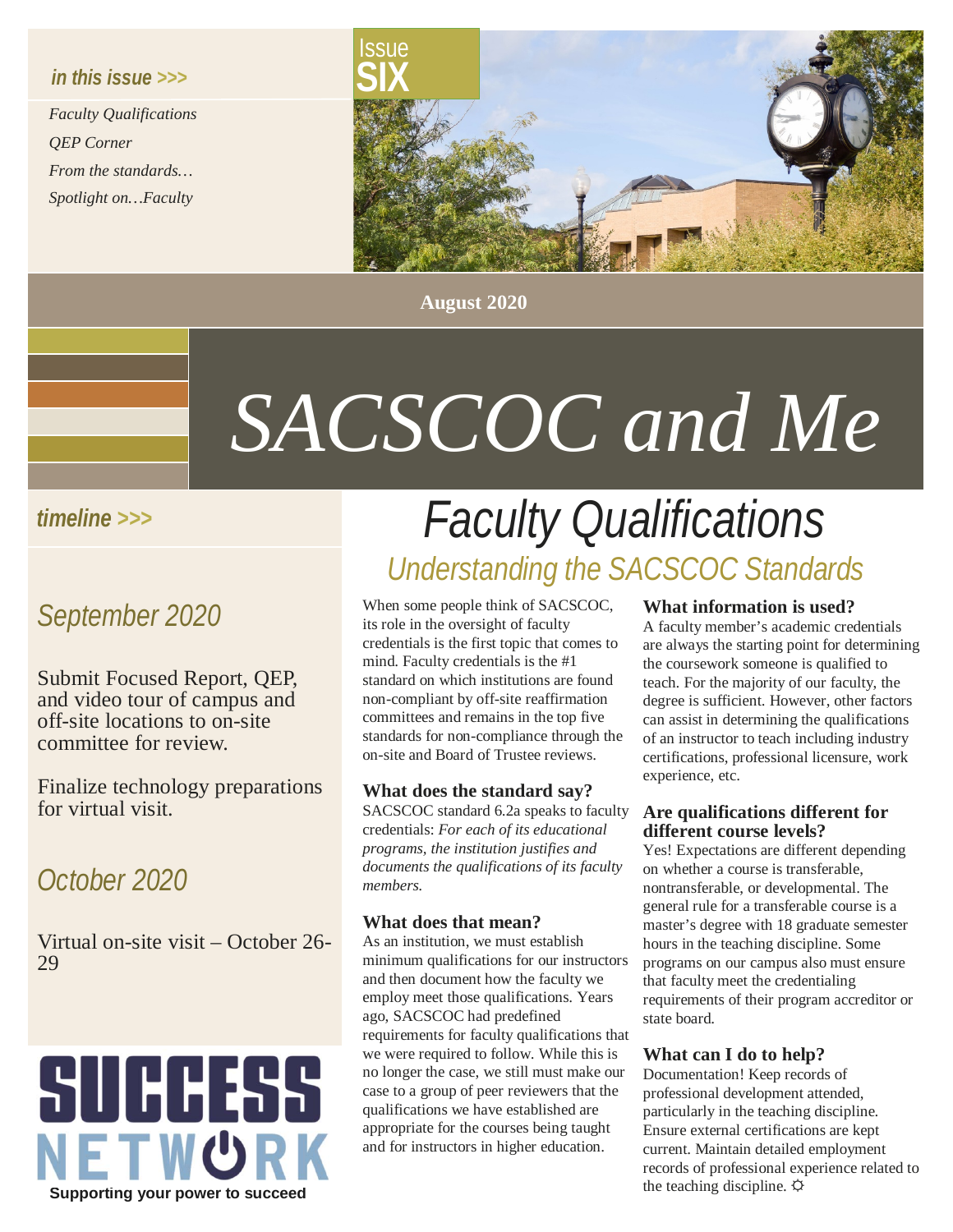## **QEP Corner >>> What is a Success Coach?** A Success Coach supports



students' power to succeed by listening and seeking to understand their lives & needs.

- o Help students navigate college
- o Advocate on students' behalf
- o Point of connection
- o Data-informed proactive outreach
- o Respond to early alerts
- o Promote Student accountability
- o Connect students to other supports
- o Academic success strategies
- o Academic advising and planning
- o Use technology to prioritize outreach and track student progress

#### *QEP Corner >>>* **Keeping the End in Mind One Step at a Time**

In preparation for our virtual visit, I wanted to remind Team Nash of a few things. The end goal of the QEP is that every student will be assigned a Success Coach that provides academic course planning, holistic support, and proactive outreach. However, this fully realized, data-informed, case management model will be gradually rolled out starting in Year 1 for full realization by Year 4 (if not sooner). In the meantime, the College is busy this Pilot Year as follows:

- Caseloads (other than Male Mentoring, and Early College) will not be assigned, but the initial team will be practicing coaching techniques and procedures both in-person and virtually.
- Baselines will be collected for assessment.
- The Success Coach comprehensive training program will be implemented and evaluated.
- An interconnected student check-in and usage tracking method for all NCC Success Network Partners/services will be identified for incorporation by Year 1.
- A "behind the scenes" advising protocol will be developed for gradual implementation beginning Year 1 (fully realized by Year 4 if not sooner). In this design, the program of study for each student will be built in collaboration with the student and Success Coach and submitted to the respective department chair or program faculty expert for approval. This "behind the scenes" advising ensures a student has regular access to his or her Success Coach for academic planning and provides respective program departments a safeguard for accuracy.
- One of the success tracking metrics for the QEP is that a student starts his or her success plan within 14 days of initiation by the Success Coach. As such, a needs assessment protocol and success plan workflow will be developed and tested.

This is just a highlight of how our long-term plans are built in a dynamic present.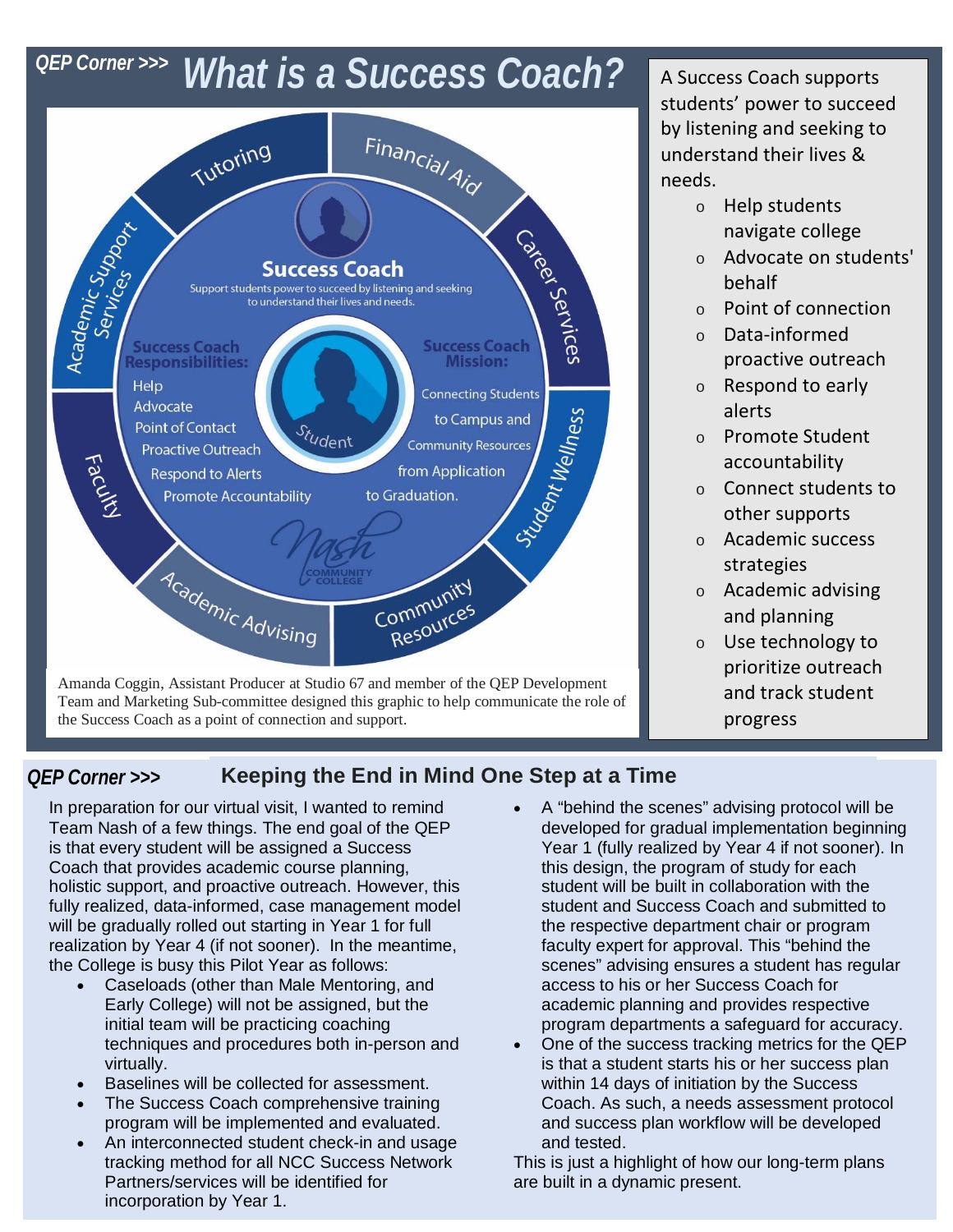Thank you to everyone who participated in the QEP quiz at professional development day. I have special prizes coming soon for everyone. Extra shout out to the quick on the draw winners as follows:

- 1. What does QEP stand for? Amber Greer
- 2. What is the topic of the QEP? Rebecca Williams - Extra Credit - Renee Martinez
- 3. Fill in the blank, mentorship of a Success Coach - Amber Greer
- 4. When is Year 1 of the QEP? Renee Martinez was first with 2021 but Eva Williams was first with the entire academic year 2021-2022
- 5. Name one of the 5 criteria a QEP is evaluated - Jay Peacock - assessment; Eva Williams - commitment of resources; Holly Carmichael - graduation % which would be an example of a success outcome.



## *from the standards >>>*

## Section 6: Faculty

"Qualified, effective faculty members are essential to carrying out the mission of the institution and ensuring the quality and integrity of its academic programs…Because student learning is central to the institution's mission and educational degrees, the faculty is responsible for directing the learning enterprise, including overseeing and coordinating educational programs to ensure that each contains essential curricular components, has appropriate content and pedagogy, and maintains discipline currency."

6.1 – The institution employs an adequate number of full-time faculty members to support the mission and goals of the institution.

- 6.2 For each of its educational programs, the institution
	- a. justifies and documents the qualifications of its faculty members
	- b. employs a sufficient number of full-time faculty members to ensure curriculum and program quality, integrity, and review
	- c. Assigns appropriate responsibility for program coordination.

6.3 – The institution publishes and implements policies regarding the appointment, employment, and regular evaluation of faculty members, regardless of contract or tenure status.

6.4 – The institution publishes and implements appropriate policies and procedures for preserving and protecting academic freedom.

6.5 – The institution provides ongoing professional development opportunities for faculty members as teachers, scholars, and practitioners, consistent with the institutional mission.